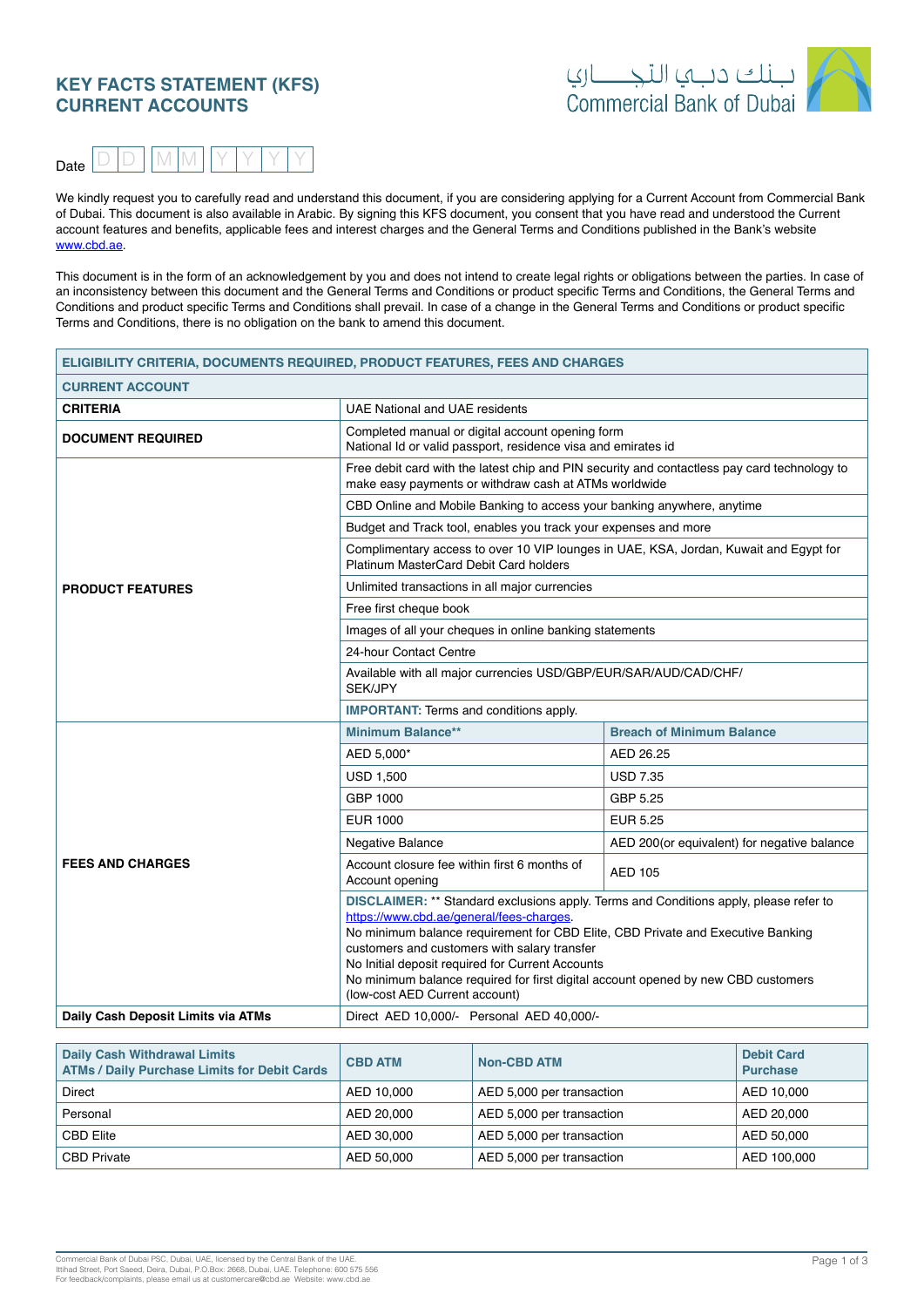

|                                                                          | Card Issuance Fee                                         |                                  | Not Applicable                                                  |                                                                 |  |  |
|--------------------------------------------------------------------------|-----------------------------------------------------------|----------------------------------|-----------------------------------------------------------------|-----------------------------------------------------------------|--|--|
|                                                                          | Card Replacement Fee                                      |                                  | AED 26.25                                                       |                                                                 |  |  |
| <b>Debit Card</b>                                                        | Copy of Sales Slip                                        |                                  | AED 26.25                                                       |                                                                 |  |  |
|                                                                          | Foreign Currency Transaction Fee (in other<br>currencies) |                                  | 2% (VAT applicable)                                             |                                                                 |  |  |
|                                                                          | Foreign Currency Transaction Fee (in AED)                 |                                  | 2% (VAT applicable)                                             |                                                                 |  |  |
| <b>Debit Card fees</b>                                                   | <b>Personal Banking</b>                                   | <b>Executive Banking</b>         | <b>Elite Banking</b>                                            | <b>Private Banking</b>                                          |  |  |
| ATM Transaction fees (for Debit Cards only): For balance enquiry through |                                                           |                                  |                                                                 |                                                                 |  |  |
| <b>CBD ATMs</b>                                                          | Free                                                      | Free                             | Free                                                            | Free                                                            |  |  |
| Other Bank ATMs within UAE#                                              | AED 1.05                                                  | Free                             | Free                                                            | Free                                                            |  |  |
| Other Bank's ATM outside UAE & within GCC#                               | AED 3.15                                                  | Free                             | Free                                                            | Free                                                            |  |  |
| International (ATM's outside UAE & GCC)#                                 | Nil<br>Nil                                                |                                  | Nil                                                             | Nil                                                             |  |  |
| ATM Transaction fees (for Debit Cards only): For cash withdrawal through |                                                           |                                  |                                                                 |                                                                 |  |  |
| <b>CBD ATMs</b>                                                          | Free                                                      | Free                             | Free                                                            | Free                                                            |  |  |
| Other Bank ATMs within UAE#                                              | AED <sub>2</sub><br>(VAT Inclusive)                       | 1 Free per month                 | 3 Free per month                                                | Free                                                            |  |  |
| Other Bank's ATM outside UAE & within GCC#                               | AED <sub>6</sub><br>(VAT Inclusive)                       | AED 6 (VAT<br>Inclusive)         | 1 Free withdrawal per<br>month (either GCC or<br>International) | 2 Free withdrawal per<br>month (either GCC or<br>International) |  |  |
| International (ATM's outside UAE & GCC)#                                 | AED <sub>20</sub><br>(VAT Inclusive)                      | <b>AED 20</b><br>(VAT Inclusive) |                                                                 |                                                                 |  |  |

| <b>Remittance</b>                                                   |                               |                 |  |  |  |  |
|---------------------------------------------------------------------|-------------------------------|-----------------|--|--|--|--|
|                                                                     | <b>Online /Mobile Banking</b> | <b>Branches</b> |  |  |  |  |
| Local transfer - AED                                                | AED 1.05                      | AED 5.25        |  |  |  |  |
| Local transfer – GCC                                                | AED 15.75                     | AED 78.75       |  |  |  |  |
| Local transfer - Other currencies                                   | <b>AED 21</b>                 | AED 84          |  |  |  |  |
| Swift/Telex transfers International Transfer - GCC                  | AED 15.75                     | AED 78.75       |  |  |  |  |
| Swift/Telex transfers International Transfer - other countries      | <b>AED 21</b>                 | AED 84          |  |  |  |  |
| Flash Remittance -<br>(India, Pakistan, Philippines and Bangladesh) | AED 10.50                     | Nil             |  |  |  |  |

| <b>CBD Gold currency account</b> |                                                                                                                                                                                      |
|----------------------------------|--------------------------------------------------------------------------------------------------------------------------------------------------------------------------------------|
| <b>CRITERIA</b>                  | UAE National and UAE residents                                                                                                                                                       |
| <b>DOCUMENT REQUIRED</b>         | Gold account can be opened by CBD individual customers and small business customers<br>through digital channels at CBD mobile app.                                                   |
|                                  | Easy and quick account opening in the form of Current Account through click of a button                                                                                              |
|                                  | Trading values as per published rates by CBD treasury                                                                                                                                |
|                                  | No need of holding virtual gold, trade with the ease from anywhere                                                                                                                   |
|                                  | Customer can BUY/SELL on digital channels as per applicable FX rates                                                                                                                 |
|                                  | The traded value will be in ounces.                                                                                                                                                  |
| <b>PRODUCT FEATURES</b>          | There is no minimum balance requirement for this account                                                                                                                             |
|                                  | There are no cut off timings and this service is available 24x7                                                                                                                      |
|                                  | CBD customers can only purchase and sell gold as currency similar to other foreign currency<br>accounts, trading, physical delivery of the metal as gold is currently not available. |
|                                  | There are no additional charges for buying and selling in gold currency                                                                                                              |
|                                  | <b>IMPORTANT:</b> Terms and conditions apply.                                                                                                                                        |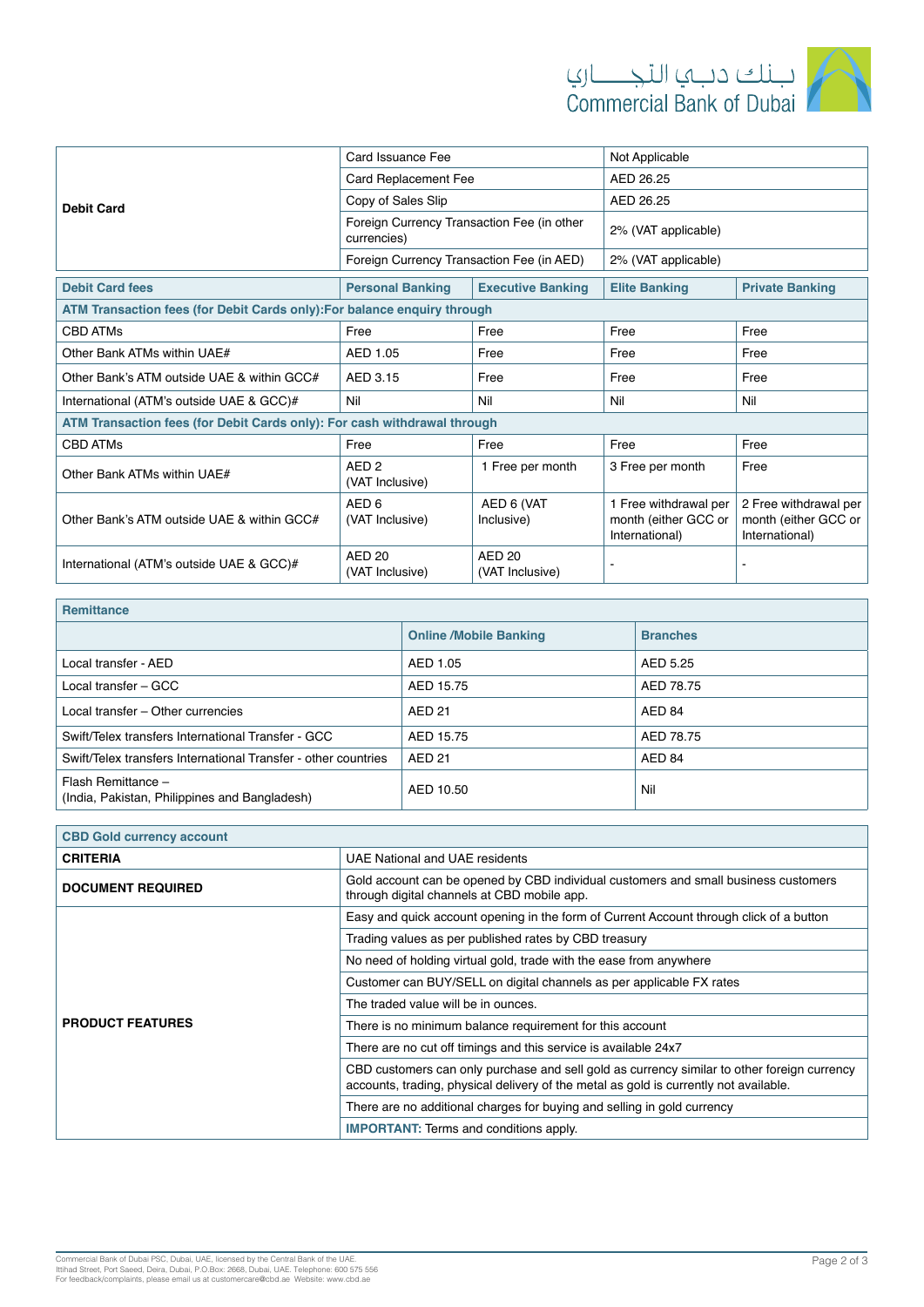

#### **:DISCLAIMERS**

- All Fees mentioned above & on Bank's website are inclusive of Value Added Tax (VAT) unless stated separately. A VAT of 5% shall be applicable on all Fees levied by the Bank and will be billed along with the Fee and charged in the monthly Statement of Accounts (SOA).
- For detailed fees and charges, including add-on/optional account related services please refer to https://www.cbd.ae/general/fees-charges.

## **KEY TERMS AND CONDITIONS - YOU MUST KNOW**

Payment: All purchase, cash transitions and fees/interest charges posted by the Bank shall appear on the monthly 'Statement of Account' (SOA) and shall be sent physically or electronically to cardholder's registered contact details.

### **:WARNING**

- **For all local and international transfers, Correspondent Bank charges may apply.**
- There will be no cooling off period for forex and Remittance.
- · If the account balance is below the aforementioned Minimum balance thresholds, then the corresponding breach of Minimum bal-<br><mark>ance charges will apply.</mark>

Lost, Stolen CARD and Unauthorized Transactions: If your CARD is lost or stolen, you would be immediately required to block the CARD using the Bank's mobile banking application or internet banking. Alternatively, you can also contact our 24X7 customer service at 600 575 556 to block the card and request for a replacement CARD.

#### **COOLING PERIOD:**

Bank provides a 'Cooling Period' of five (5) business days from the date of signing the contract for you to decide whether you wish to continue to avail the Current account product you have applied for. During this 5-day period you can choose to close the account and the bank will refund any closure charges/fees arising within the cooling period.

### **GENERAL NOTICES:**

- 1. The Bank reserves the right to decline any customer application at its sole discretion.
- 2. The above product criteria is subject to CBD's approved product policy.
- 3. CBD terms and conditions apply https://www.cbd.ae/general/terms-conditions
- 4. The Bank reserves full-unrestricted rights to modify the terms offered on the Current account and revise the rates applied on Fees and Interest Charges at any time by giving a written notice to the customers registered contact details with sixty (60) days prior of effecting such changes

wherever applicable.

I hereby acknowledge that I have read this Key Facts Statement and fully understand the Features, Benefits, Fees, limitations, obligations, cooling off period, waiver of cooling off period, Interest Charges and associated General Current account Terms and Conditions made available to me via https://www.cbd.ae/general/terms-conditions

NAME: SIGNATURE: SIGNATURE: SIGNATURE: SIGNATURE: SIGNATURE: SIGNATURE: SIGNATURE: SIGNATURE: SIGNATURE: SIGNATURE: SIGNATURE: SIGNATURE: SIGNATURE: SIGNATURE: SIGNATURE: SIGNATURE: SIGNATURE: SIGNATURE: SIGNATURE: SIGNATU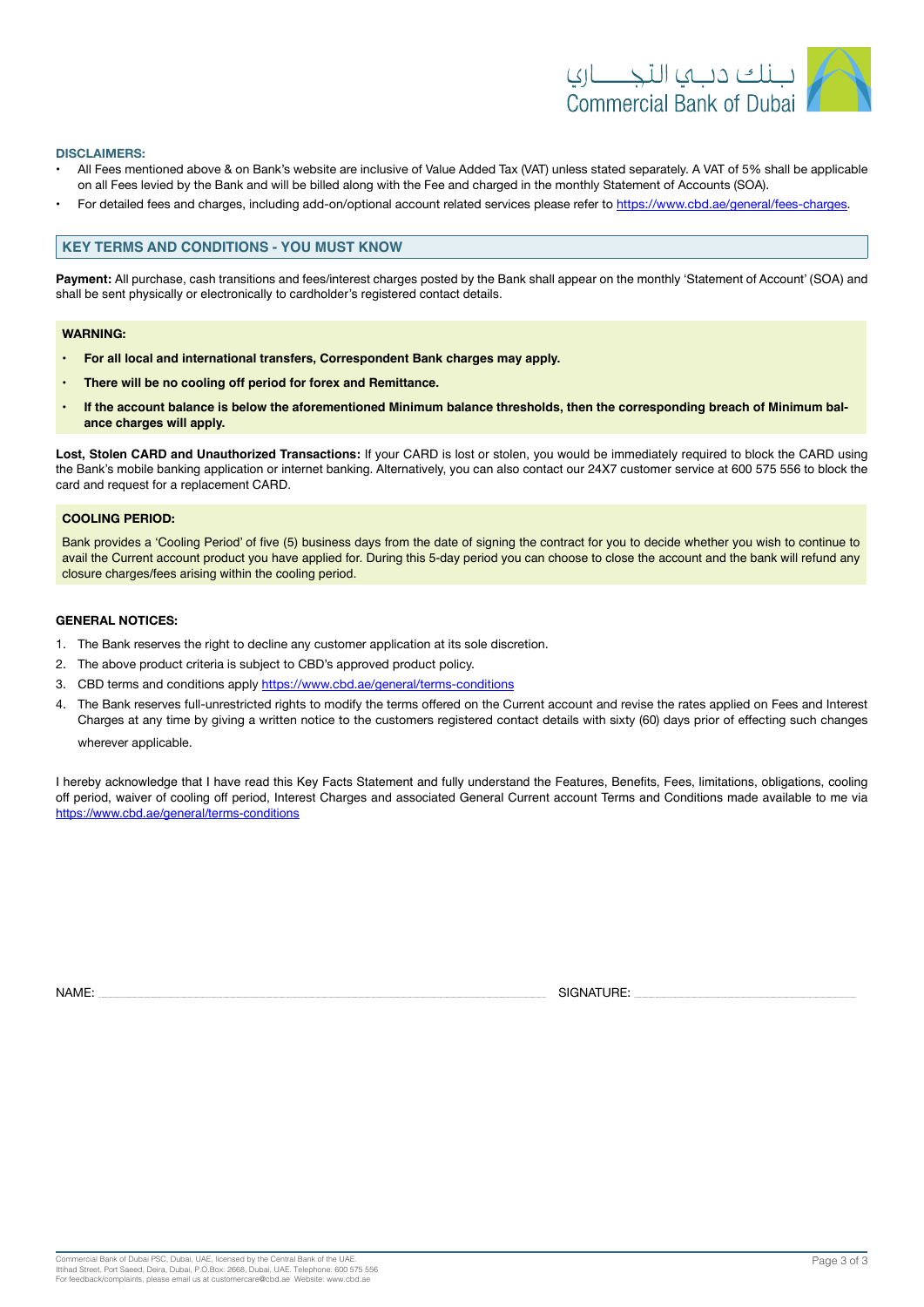

| the control of the control of the control of |  |  |  |  |  |  |  | يو م | يو م | التاريخ |
|----------------------------------------------|--|--|--|--|--|--|--|------|------|---------|
|----------------------------------------------|--|--|--|--|--|--|--|------|------|---------|

إذا كنت تفكر في التقدم بطلب لفتح حساب جاري لدينا، نطلب منك قراءة وفهم هذه الوثيقة بعناية والمتاحة أيضًا باللغة العربية. **بالتوقيع على بيان الحقائق الرئيسية،** فإنك تقر بأنك قد قرأت وفهمت مزايا وفوائد الحساب الجاري والرسوم المطبقة، ورسوم الفائدة، والشروط والأحكام العامة المنشورة على الموقع الإلكتروني للبنك @www.cbd.ae

تأتي هذه الوثیقة في شكل إقرار من جانبك، ولا تهدف إلى إنشاء حقوق أو التزامات قانونیة بین الطرفین وفي حالة وجود تضارب بین هذه الوثیقة والشروط والأحكام العامة أو الشروط والأحكام الخاصة بالمنتج، عندئذٍ تسود الشروط والأحكام الأحكام الخاصة بالمنتج. في حالة حدوث تغيير في الشروط والأحكام العامة أو الشروط ً والأحكام الخاصة بالمنتج، لن یكون البنك ملزما بتعدیل ھذه الوثیقة.

| معايير الأهلية والوثائق المطلوبة ومميزات المنتج والرسوم والمصاريف |                                                                                                  |                                                                                                                   |                                                               |                                                                                                                    |  |  |
|-------------------------------------------------------------------|--------------------------------------------------------------------------------------------------|-------------------------------------------------------------------------------------------------------------------|---------------------------------------------------------------|--------------------------------------------------------------------------------------------------------------------|--|--|
| الحساب الجاري                                                     |                                                                                                  |                                                                                                                   |                                                               |                                                                                                                    |  |  |
| المعايير                                                          |                                                                                                  | مواطنو الإمارات العربية المتحدة والمقيمون في الإمارات العربية المتحدة                                             |                                                               |                                                                                                                    |  |  |
| الوثائق المطلوبة                                                  | نموذج فتح حساب يدوي أو رقمي مكتمل                                                                | بطاقة الهوية الوطنية أو جواز السفر ساري المفعول وتأشيرة الإقامة وبطاقة الهوية الإماراتية                          |                                                               |                                                                                                                    |  |  |
|                                                                   |                                                                                                  |                                                                                                                   |                                                               | بطاقة خصم مجانية مع أحدث تقنيات الرقاقة الذكية ورقم التعريف الشخصيي وتقنية بطاقات الدفع بدون تلامس لسداد المدفوعات |  |  |
|                                                                   |                                                                                                  | بسهولة أو السحب النقدي من أجهزة الصراف الآلي في جميع أنحاء العالم                                                 |                                                               |                                                                                                                    |  |  |
|                                                                   |                                                                                                  |                                                                                                                   |                                                               | الخدمات المصر فية عبر الإنترنت والهاتف المتحرك المقدمة من بنك دبي التجاري للوصول إلى الخدمات المصر فية الخاصة بك   |  |  |
|                                                                   | في أي مكان وفي أي وقت                                                                            |                                                                                                                   |                                                               |                                                                                                                    |  |  |
|                                                                   | أداة الميزانية والمنابعة، تمكنك من تتبع نفقاتك والمزيد                                           |                                                                                                                   |                                                               |                                                                                                                    |  |  |
|                                                                   |                                                                                                  | وصول مجاني لأكثر من 10 صالات كبار الشخصيات في الإمارات العربية المتحدة، والمملكة العربية السعودية، والأردن،       |                                                               |                                                                                                                    |  |  |
|                                                                   |                                                                                                  | والكويت، ومصر لحاملي بطاقة الخصم البلاتينية (بلاتينيوم) وماستركارد.                                               |                                                               |                                                                                                                    |  |  |
| مميزات المنتج                                                     | معاملات غير محدودة بجميع العملات الرئيسية                                                        |                                                                                                                   |                                                               |                                                                                                                    |  |  |
|                                                                   | دفتر شيكات لأول مرة مجانًا                                                                       |                                                                                                                   |                                                               |                                                                                                                    |  |  |
|                                                                   |                                                                                                  | تواجد صور لجميع الشيكات في كشوفات الحسابات المصر فية عبر الإنترنت.                                                |                                                               |                                                                                                                    |  |  |
|                                                                   | توافر مركز اتصال على مدار 24 ساعة                                                                |                                                                                                                   |                                                               |                                                                                                                    |  |  |
|                                                                   |                                                                                                  | متوفر بجميع العملات الرئيسية دولار أمريكي / جنيه إسترليني / يورو / ريال سعودي / دولار أسترالي / دولار كندي / فرنك |                                                               |                                                                                                                    |  |  |
|                                                                   | سويسري / كرونة سويدية / ين ياباني                                                                |                                                                                                                   |                                                               |                                                                                                                    |  |  |
|                                                                   | هام: تطبق الشروط والأحكام.                                                                       |                                                                                                                   |                                                               |                                                                                                                    |  |  |
|                                                                   | الحد الأدنى للرصيد **                                                                            |                                                                                                                   | الإخلال بالحد الأدنى للرصيد                                   |                                                                                                                    |  |  |
|                                                                   | *5,000 در هم إمار اتي                                                                            |                                                                                                                   | 26.25 در هم إمار اتى                                          |                                                                                                                    |  |  |
|                                                                   | 1,500 دولار أمريكي                                                                               |                                                                                                                   | 7.35 دولار أمريكي                                             |                                                                                                                    |  |  |
|                                                                   | 1000 جنيه إسترليني                                                                               |                                                                                                                   | 5.25 جنيه إسترليني                                            |                                                                                                                    |  |  |
|                                                                   | 1000 يورو                                                                                        |                                                                                                                   | 5.25 يورو                                                     |                                                                                                                    |  |  |
|                                                                   | الرصيد السلبي                                                                                    |                                                                                                                   | 200 در هم إمار اتـي ( أو مـا يـعادلـه) مقابل الرـصـيد السلبـي |                                                                                                                    |  |  |
| الرسوم والمصاريف                                                  | رسوم إغلاق الحساب خلال الستة أشهر الأولى من فتح                                                  |                                                                                                                   | 105 در هم إماراتي                                             |                                                                                                                    |  |  |
|                                                                   | الحساب                                                                                           |                                                                                                                   |                                                               |                                                                                                                    |  |  |
|                                                                   |                                                                                                  | إخلاء مسؤولية: ** تطبق الاستثناءات القياسية تطبق الشروط والأحكام، يُرجى زيارة                                     |                                                               |                                                                                                                    |  |  |
|                                                                   | https://www.cbd.ae/general/fees-charges                                                          | لا يتطلب حد أدنى للرصيد في الحساب لعُملاء بنك دبي التجاري من خدمات النخبة ''إيليت'' المصر فية والخدمات المصر فية  |                                                               |                                                                                                                    |  |  |
|                                                                   |                                                                                                  | الخاصّة والخدمات المصرفية التنفيذية والعُملاء الذين يقومون بتحويل رواتبهم                                         |                                                               |                                                                                                                    |  |  |
|                                                                   | لا يلزم إجراء إيداع أولى في الحسابات الجارية.                                                    |                                                                                                                   |                                                               |                                                                                                                    |  |  |
|                                                                   | لا يتطلب حد أدنى للرصيد لأول حساب رقمي من عميل جديد لبنك دبي النجار ي (حساب جار ي منخفض النكلفة) |                                                                                                                   |                                                               |                                                                                                                    |  |  |
| حدود الإيداع النقدي اليومي<br>من خلال أجهزة الصراف الآلي          | المباشر                                                                                          | 10,000/- در هم إمار اتي                                                                                           | شخصي                                                          | 40,000/- در هم إمار اتي                                                                                            |  |  |
| حدود السحب النقدي اليومي من خلال                                  | جهاز الصراف الآلي التابع                                                                         | جهاز الصراف الآلي غير التابع                                                                                      |                                                               | حد الشراء ببطاقة الخصم                                                                                             |  |  |
| أجهزة الصراف الآلي / حدود الشراع اليومي                           | لبنك دبي التجاري                                                                                 | لبنك دبي التجاري                                                                                                  |                                                               |                                                                                                                    |  |  |
| لبطاقات الخصم                                                     |                                                                                                  |                                                                                                                   |                                                               |                                                                                                                    |  |  |
| مباشر                                                             | 10,000 در هم إماراتي                                                                             | 5,000 در هم إماراتي لكل معاملة                                                                                    |                                                               | 10,000 در هم إماراتي                                                                                               |  |  |
| شخصي                                                              | 20,000 در هم إماراتي                                                                             | 5,000 در هم إماراتي لكل معاملة                                                                                    |                                                               | 20,000 در هم إمار اتبي                                                                                             |  |  |
| النُخبة ''إيليت'' لدى بنك دبي التجار ي                            | 30,000 در هم إمار اتي                                                                            | 5,000 در هم إماراتي لكل معاملة                                                                                    |                                                               | 50,000 در هم إماراتي                                                                                               |  |  |
| الخاصة لدى بنك دبي التجاري                                        | 50,000 در هم إماراتي                                                                             | 5,000 در هم إمار اتي لكل معاملة                                                                                   | 100,000 در هم إمار اتي                                        |                                                                                                                    |  |  |

نك دبي النجار ي ش م ع، دبي ، الإمار ات العربية المنحدة مر خص من قبل مصرف الإمار ات العربية المنحدة المركز ي.<br>نارع : الاتحاد : بور سعيد دبورة دبي، مسنوق بريد: 2668، دبي، الإمارات العربية المنحدة<br>فاتف: 360675556، للاقتراحات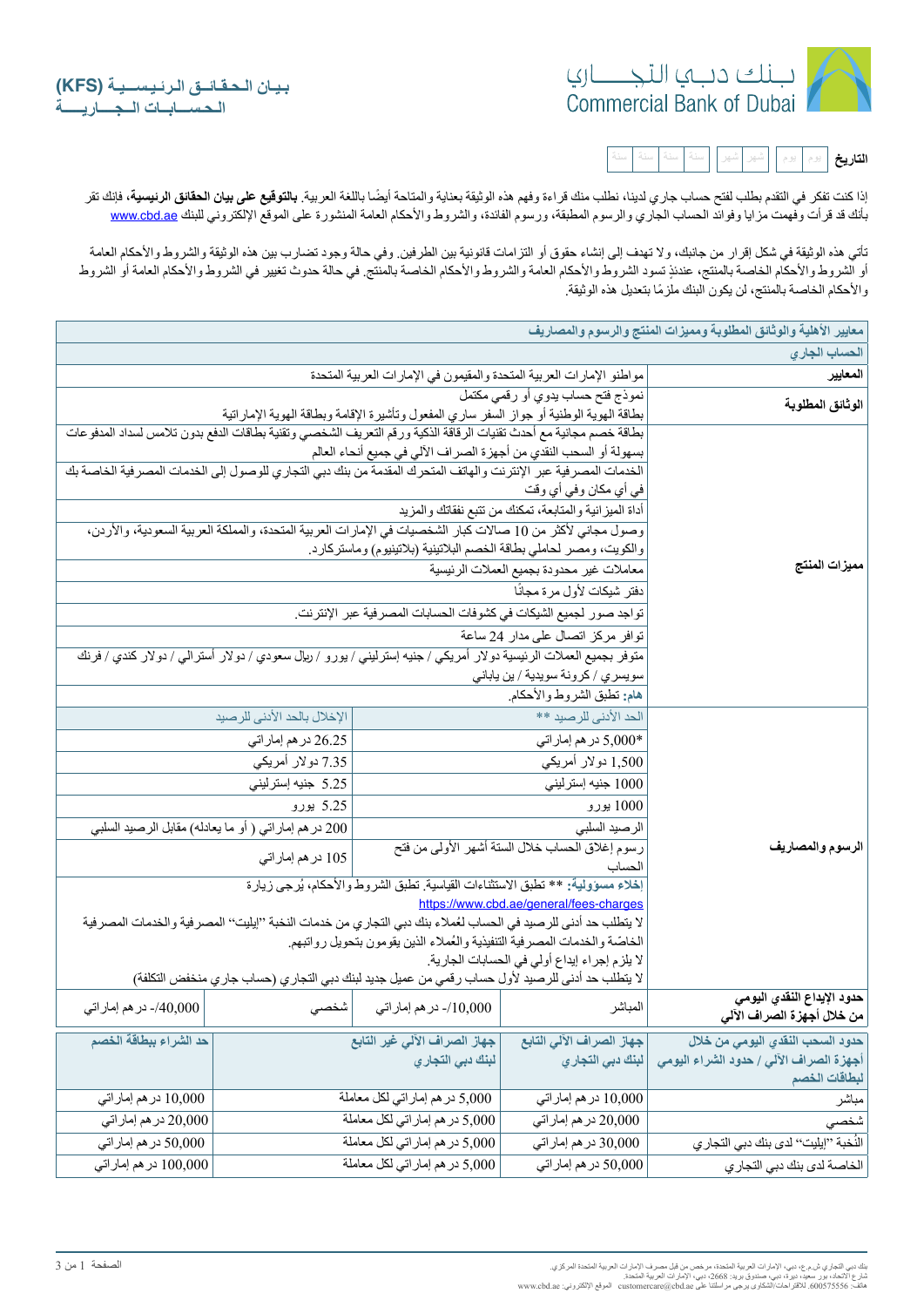

|                                                                                       | رسوم إصدار البطاقة                                         | غير منطبق                                |                                            |                                                |
|---------------------------------------------------------------------------------------|------------------------------------------------------------|------------------------------------------|--------------------------------------------|------------------------------------------------|
|                                                                                       | رسوم استبدال البطاقة                                       |                                          | 26.25 در هم إماراتي                        |                                                |
| بطاقة الخصم                                                                           | نسخة قسيمة بيع                                             |                                          | 26.25 در هم إمار اتي                       |                                                |
|                                                                                       | رسوم المعاملات بالعملات الأجنبية (بعُملات أجنبية)          |                                          | 2% (تُطبق ضريبة القيمة المُضافة)           |                                                |
|                                                                                       | رسوم المعاملات بالعملات الأجنبية (بعُملة الدرهم الإماراني) |                                          | 2% (تُطبق ضريبة القيمة المُضافة)           |                                                |
| رسوم بطاقة الخصم                                                                      | الخدمات المصرفية                                           | الخدمات المصرفية                         | خدمات النخبة "إيليت"                       | الخدمات المصرفية                               |
|                                                                                       | الشخصية                                                    | التنفيذية                                | المصرفية                                   | الخاصّة                                        |
| رسوم المُعاملات من خلال الصراف الآلي (لبطاقات الخصم فَقط) للاستعلام عن الرصيد من خلال |                                                            |                                          |                                            |                                                |
| أجهزة الصراف الآلي التابعة لبنك دبي التجاري                                           | مجانًا                                                     | مجانًا                                   | مجانًا                                     | مجانًا                                         |
| أجهزة الصراف الآلى غير التابعة لبنك دبي التجاري<br>الموجودة داخل الإمارات#            | 1.05 در هم إماراتي                                         | مجانًا                                   | مجانا                                      | مجانا                                          |
| أجهزة الصراف الآلي غير التابعة لبنك دبي التجاري                                       |                                                            |                                          |                                            |                                                |
| الموجودة خارج الإمارات وداخل دول مجلس التعاون                                         | 3.15 در هم إمار اتي                                        | مجانًا                                   | مجانًا                                     | مجانًا                                         |
| الخليجى                                                                               |                                                            |                                          |                                            |                                                |
| دولية (أجهزة الصراف الآلي خارج الإمارات وخارج دول<br>مجلس التعاون الخليجي) #          | لا يوجد                                                    | لا يوجد                                  | لا يوجد                                    | لا يوجد                                        |
| رسوم المُعاملات من خلال الصراف الآلي (لبطاقات الخصم فقط) للسحب النقدي من خلال         |                                                            |                                          |                                            |                                                |
| أجهزة الصراف الآلي التابعة لبنك دبي التجاري                                           | مجانًا                                                     | مجانا                                    | مجانا                                      | مجانا                                          |
| أجهزة الصراف الألي التابعة لبنك أخر الموجودة داخل                                     | 2 در هم إمار اتى                                           | مرة واحدة مجانًا شهريًا                  | 3 مرات مجانية شهريًا                       | مجانًا                                         |
| الإمار ات#                                                                            | (شامل ضريبة القيمة                                         |                                          |                                            |                                                |
|                                                                                       | المضافة)                                                   |                                          |                                            |                                                |
| أجهزة الصراف الألي التابعة لبنك أخر الموجودة خارج                                     | 6 در اهم إمار اتية<br>(شامل ضريبة القيمة                   | 6 در اهم إمار اتية<br>(شامل ضريبة القيمة | سحب مجانًا لمرة واحدة<br>كل شهر (إمّا مجلس | سحب مجانًا مر تين كل<br>شهر (إمّا مجلس التعاون |
| الإمارات وداخل دول مجلس التعاون الخليجي #                                             | المضافة)                                                   | المضافة)                                 | التعاون الخليجي أو دوليًا)                 | الخليجي أو دوليًا)                             |
|                                                                                       | 20 در هم إمار اتى                                          | 20 در هم إمار اتى                        |                                            |                                                |
| دولية (أجهزة الصراف الألي خارج الإمارات وخارج دول<br>مجلس التعاون الخليجي) #          | (شامل ضريبة القيمة                                         | (شامل ضريبة القيمة                       |                                            |                                                |
|                                                                                       | المضافة)                                                   | المضافة)                                 |                                            |                                                |
| التحويل                                                                               |                                                            |                                          |                                            |                                                |
|                                                                                       | الخدمات المصرفية عبر الإنترنت/ الهاتف المتحرك              |                                          | الفروع                                     |                                                |
| تحويل محلي – در هم إمار اتي                                                           | 1.05 در هم إمار اتي                                        |                                          | 5.25 در هم إمار اتي                        |                                                |

| تحويل محلي – در هم إمار اتي                                  | 1.05 در هم إماراتي   | 5.25 در هم إمار اتي |
|--------------------------------------------------------------|----------------------|---------------------|
| تحويل محلي ــ دول مجلس التعاون الخليجي                       | 15.75 در هم إمار اتي | 78.75 در هم إماراتي |
| تحويل محلي – دول أخرى                                        | 21 در هم إمار اتي    | 84 در هم إمار اتي   |
| تحويلات سويفت/ تلكس<br>تحويل دولي - دول مجلس التعاون الخليجي | 15.75 در هم إمار اتي | 78.75 در هم إماراتي |
| تحويلات سويفت/ تلكس<br>تحويل دولي - دول أخرى                 | 21 در هم إمار اتي    | 84 در هم إمار اتي   |
| تحويل فوري ــ (الهند، وباكستان، والفلبين، وبنغلاديش)         | 10.50 در هم إماراتي  | لا يوجد             |

|  |  | حساب العملات الذهبية لدى بنك دبي التجاري |  |  |
|--|--|------------------------------------------|--|--|
|--|--|------------------------------------------|--|--|

| مواطنو الإمارات العربية المتحدة والمقيمون في الإمارات العربية المتحدة                                                                | المعايير         |
|--------------------------------------------------------------------------------------------------------------------------------------|------------------|
| يمكن فتح الحساب الذهبي من قبل العملاء الأفراد وعملاء الأعمال التجارية الصغيرة لدى بنك دبي التجاري من خلال القنوات الرقمية على تطبيق  | الوثائق المطلوبة |
| الهاتف المتحرك الخاص ببنك دبي التجاري                                                                                                |                  |
| فتح حساب بصورة سهلة وسريعة في شكل الحساب الجاري من خلال ضغطة زر                                                                      |                  |
| قيم التداول وفقًا للأسعار المعلنة من قبل خزينة بنك دبي التجاري                                                                       |                  |
| لا حاجة لحيازة الذهب الافتراضي ، تداول بسهولة من أي مكان                                                                             |                  |
| يمكن للعميل الشراء / البيع على القنوات الرقمية وفقًا لمعدلات الصرف الأجنبي المعمول بها                                               |                  |
| تكون القيمة المتداولة بالأوقية                                                                                                       |                  |
| لا يتطلب حد أدنى للرصيد لهذا الحساب                                                                                                  | مميزات المنتج    |
| لا توجد مواعيد توقف لهذه الخدمة وهي متاحة على مدار الساعة طيلة أيام الأسبوع                                                          |                  |
| يمكن لعملاء بند دبي التجاري فقط شراء وبيع الذهب كعملة مماثلة لحسابات العملات الأجنبية الأخرى، وهذا، ولا يتاح حاليًا التداول والتسليم |                  |
| المادي للمعدن كالذهب.                                                                                                                |                  |
| لا توجد رسوم إضافية لشراء وبيع العملات الذهبية                                                                                       |                  |
| هام: تطبق الشروط والأحكام.                                                                                                           |                  |

نك دبي النجار ي ش م ع، دبي ، الإمار ات العربية المنحدة مر خص من قبل مصرف الإمار ات العربية المنحدة المركز ي.<br>نارع : الاتحاد : بور سعيد دبورة دبي، مسنوق بريد: 2668، دبي، الإمارات العربية المنحدة<br>فاتف: 360675556، للاقتراحات